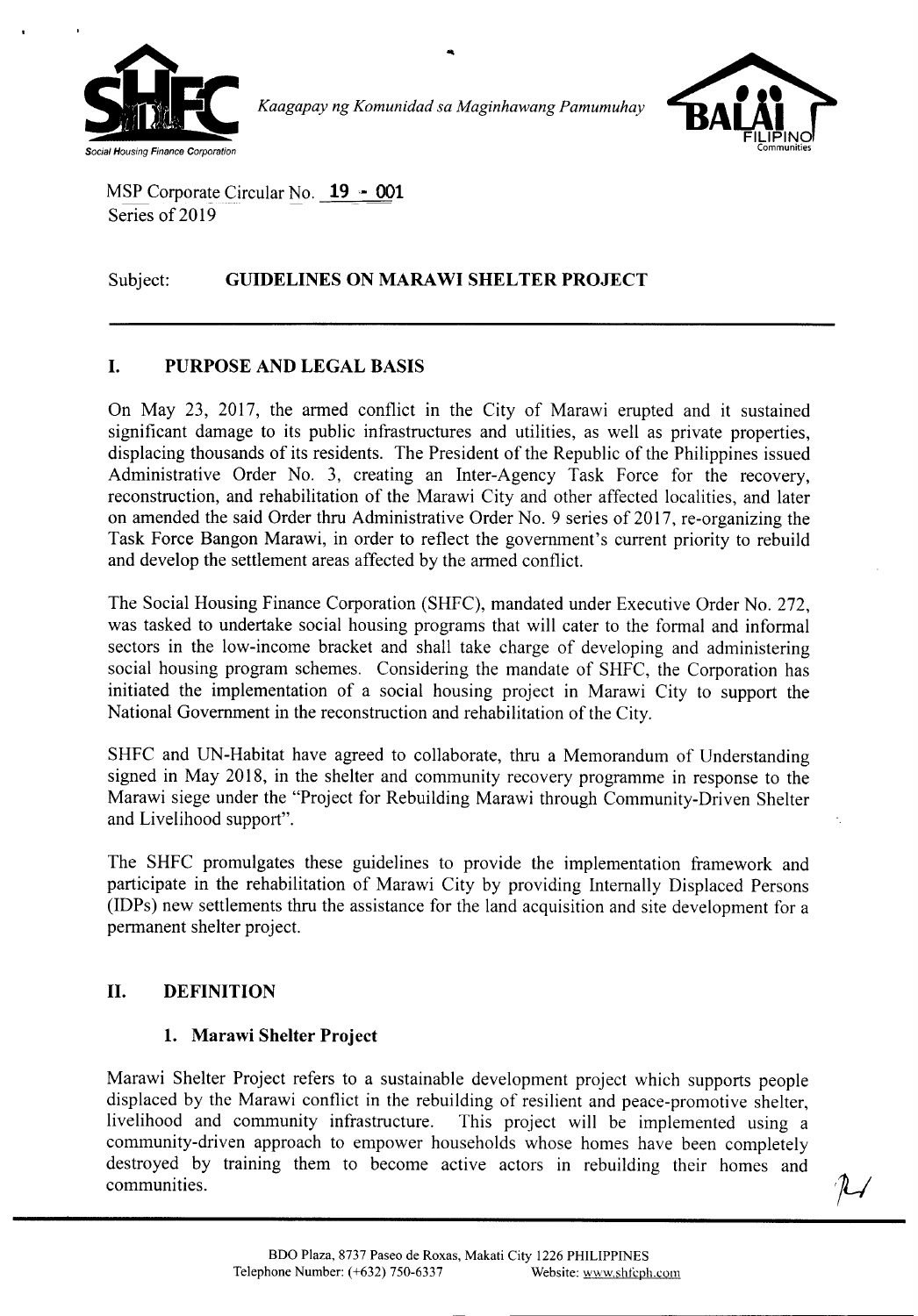The SHFC shall create a Technical Working Group (TWG) composed of the SHFC Officers to develop, recommend, and execute the policies related to the project implementation.

### **2. Partner - Stakeholders**

This refers to SHFC's stakeholders whose crucial partnership role in operationalizing the Marawi Shelter Project to make it possible to fully and efficiently implement the project. SHFC's partners are the following:

2.1 National Government Agencies (NGAs) and Local Government Units (LGUs)

This refers to government agencies that will be working closely with SHFC in the implementation of the Project, formalizing networks and linking the program with the current initiatives; and the local government units who are vital in communicating the program to the community and/or integrating local development plans in the operational needs of the program.

2.2 The Community Association (CA)

An organized Internally Displaced Persons (IDPs) duly registered with the Housing and Land Use Regulatory Board (HLURB), whose members meet the necessary eligibility requirements, as espoused under Republic Act No. 9904 or the Magna Carta for Homeowners Association

2.3 The United Nations Human Settlements Programme (UN-Habitat)

This refers to the non-government organization (NGO) tapped by the Government of Japan to implement donor approved projects and implement the Project with the Corporation. It's role includes, but not limited, mobilizing communities in preparing community action plan, develop information, education and communication materials for the project, conduct trainings, provide technical and financial assistance to selected households, and coordinate with other agencies regarding the project. The UN-Habitat shall also facilitate the construction of core houses thru the IDPs.

2.4 The Private Sector

This refers to private organizations and/or individuals whose role involves providing assistance in the form of funding, knowledge/expertise, and training.

2.5 Project Steering Committee (PSC)

This refers to the multi-agency body that serves as the project-advisory group. It provides policy advice and guidance in implementing the project to ensure the consistency of outcomes with the policies and priorities of the Philippine government and responsiveness to the needs of the beneficiaries. It is composed of representatives from the SHFC, UN-Habitat, Task Force Bangon Marawi (TFBM), Islamic City of Marawi, Sultans, Ulama and IDPs.

The PSC endorses the project sites to be acquired by the Corporation.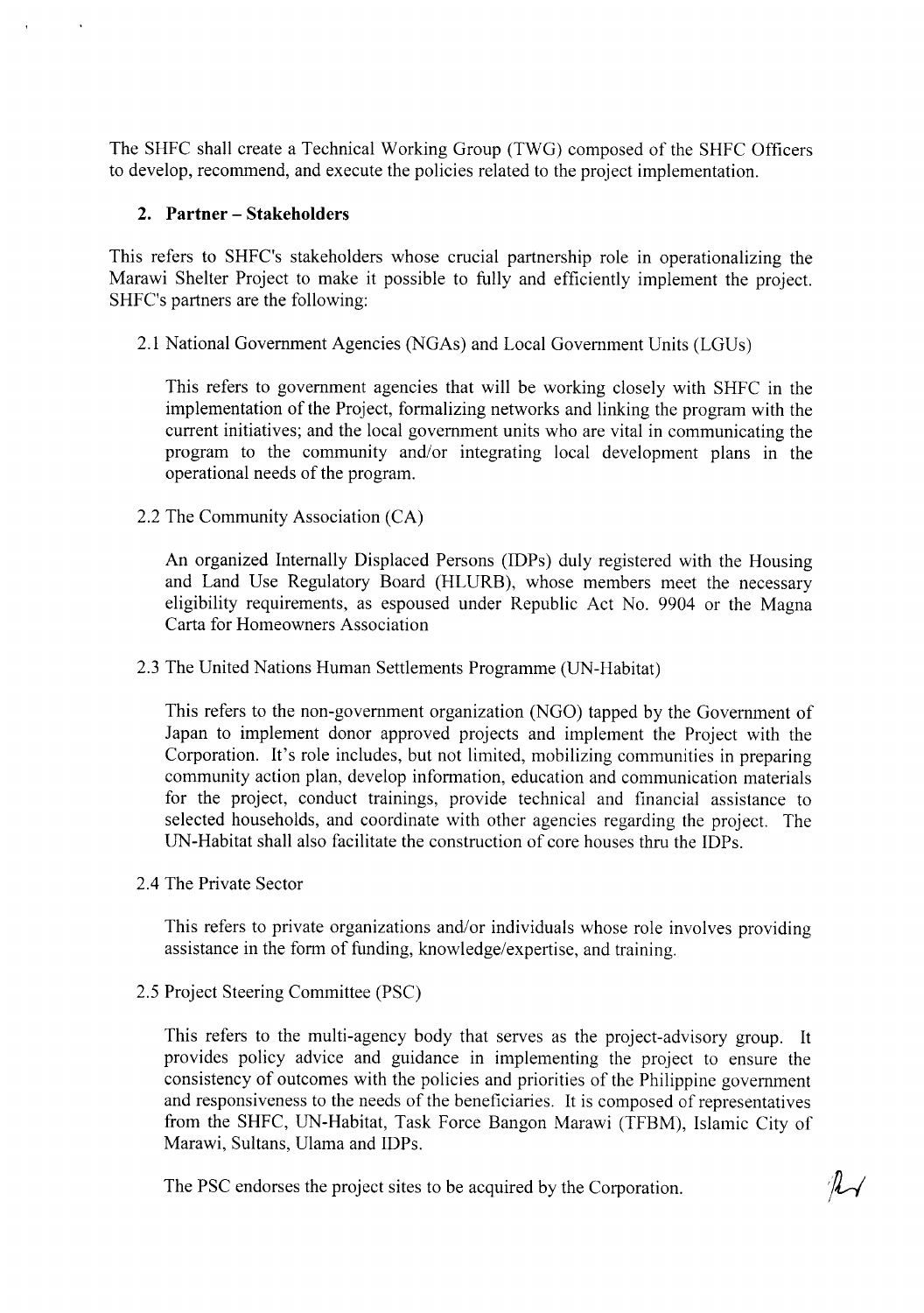## 2.6 Sub-Committee on Lot Acquisition and Site Development

This refers to the Sub-Committee created for the Project and headed by the SHFC, which leads the evaluation and inspection of proposed properties for the Project. It ensures that the identified site shall be suitable for the Project and recommends to the PSC the properties to be purchased by the SHFC.

## **3. Site Development**

This refers to improvement of the project site pertaming to establishment of roads, construction of two (2) boxes culverts as the entry way to the project site, construction of drainage and sewerage system and installation of water and electric system.

## **4. Performance Security**

This refers to a security or a surety bond issued by a reputable insurance company or bank, to guarantee the faithful performance of the contractor of its obligations under the contract and to satisfactorily complete the project in accordance with the approved plans and specifications.

## **5. Retention Fee**

This refers to the percentage of payment held back from a developer/contractor which is equivalent to 10% of the contract price to cover defective works, if any.

## **III. COVERAGE**

The beneficiaries of this Project are individual displaced persons affected by Marawi Siege and that are living along the 3 to 6 meters easement of Lanao Lake and Rurog Agos and IDPs affected by the development of most affected areas.

# **IV. RESPONSIBILITIES OF THE COMMUNITY ASSOCIATIONS**

The CA shall be responsible for the following:

- I. Community profiling survey
- 2. Mobilization of community resources that will respond to project needs
- 3. Project planning and project management
- 4. Estate management that will include maintenance of sites &services and enforcement of community rules and regulations
- 5. Organizational maintenance

The CA shall partner with SHFC and UN-Habitat that will ensure the completion of the housing project as well as the efficient and effective estate management.

 $\mu$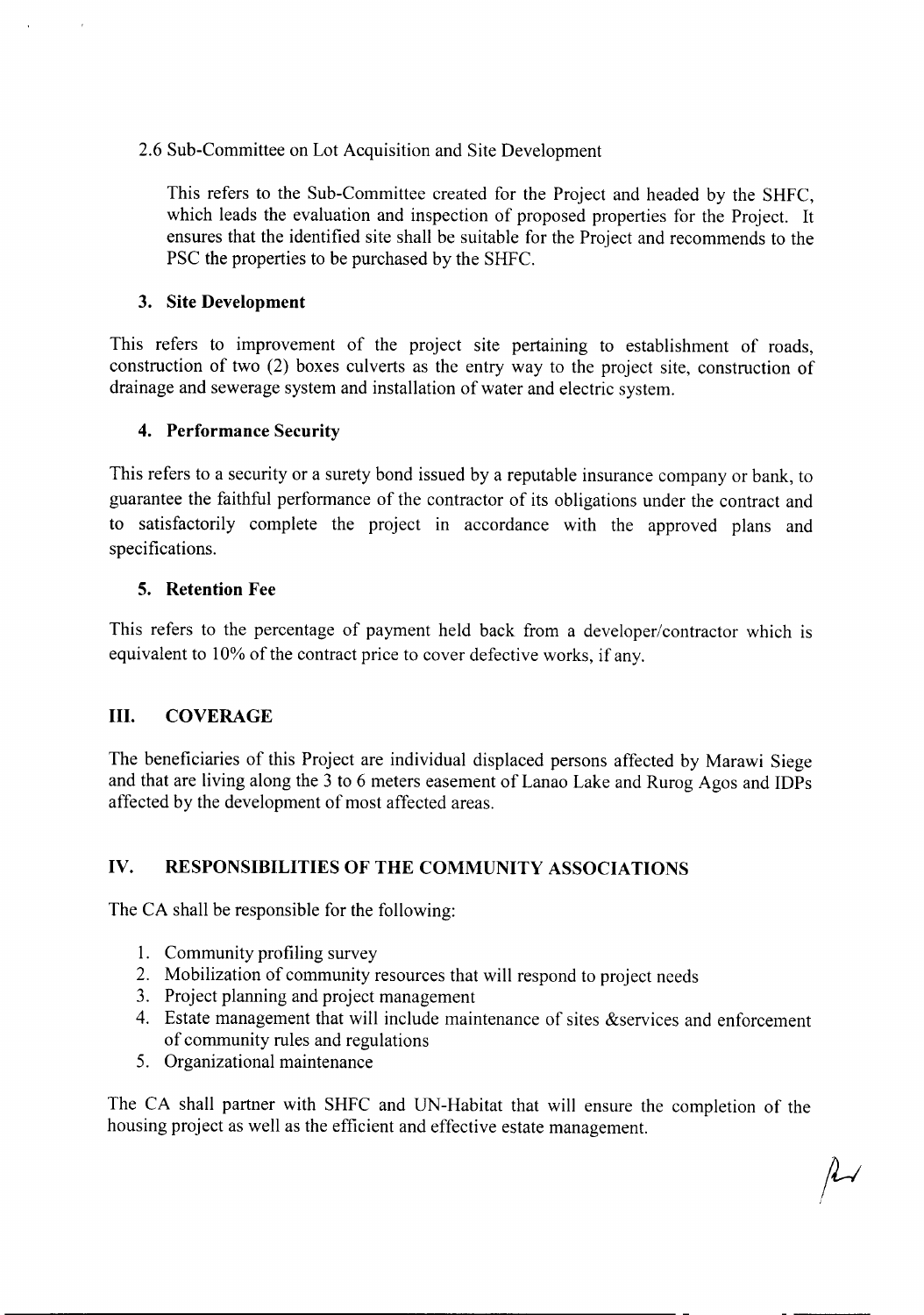## **V. LAND ACQUISITION**

The Corporation shall be in charge with the land acquisition for the Project. It shall allocate funds from its Corporate Budget or access funds from the National Government and facilitate the purchase of the properties from the landowner/s. The process shall include:

- 1. Evaluation of properties by the Site Selection Sub-Committee using the criteria approved by the PSC;
- 2. Endorsement of the shortlisted properties by the PSC to the Corporation; and
- 3. Approval by the SHFC Board on the Project sites.

The Corporation may negotiate with landowners to facilitate a more advantageous transaction for the Corporation as well as the beneficiaries of the Project.

#### **1. Release of Payments to Landowners**

To consider the current situation in Marawi City, wherein title/s of the properties are either lost or burned and the titles are in the names of deceased landowners and to expedite project implementation to address the pressing need for permanent housing, the Corporation may release the proceeds on a staggered basis, as approved by the SHFC Board, in the following manner:

1.1 Initial Release of Twenty (20%) loan proceeds

The Corporation may release, upon approval by the Board, the initial twenty (20%) of the proceeds to help assist the landowners in the reconstitution of lost or burned title/s, payment of taxes and fees and other related expense. The requirements to facilitate the release are as follows:

- a. Extra Judicial Settlement for properties with deceased landowners;
- b. Official Computation for payment of estate tax, real property tax, expenses for reconstitution of title, heirs bond, and other related expenses for the transfer of title;
- C. Deed of Conditional Sale between SHFC and the landowners;
- d. Warranty against eviction;
- e. Letter of Commitment with the landowners' conformity; and
- f. Other documents that may be required by the Corporation

#### 1.2 Release of Second Tranche

The Corporation will release the second tranche equivalent to forty percent (40%) of the proceeds upon submission of the following requirements:

- a. Owner's duplicate copy and RD certified copy of reconstituted title;
- b. Court Order for the reconstitution of title and issuance of new title;
- c. Deed of Absolute Sale between Landowner(s)  $&$  SHFC; and
- d. Other documents that may be required by the Corporation

*ILl*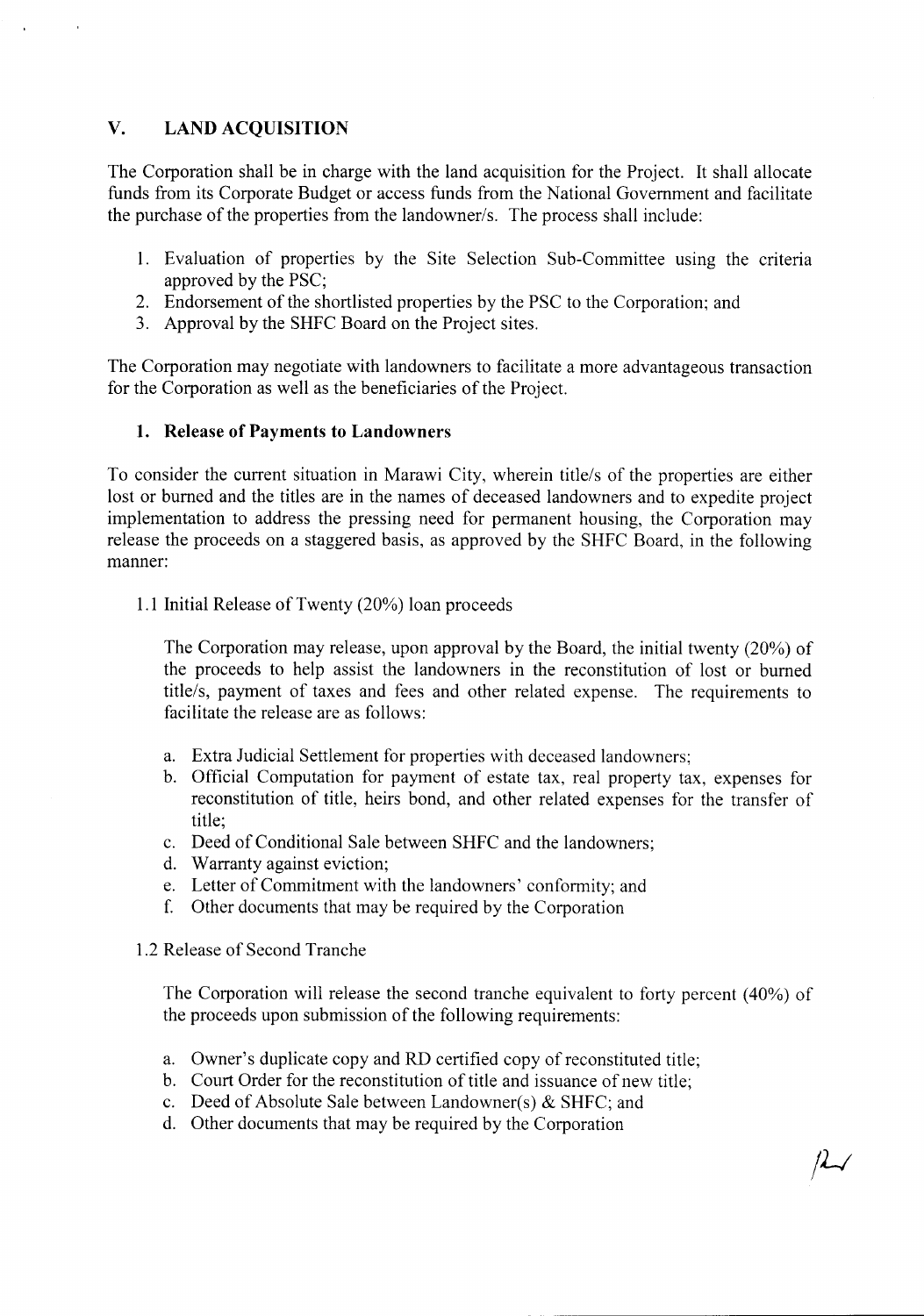1.3 Release of Third Tranche (20%)

 $\overline{\phantom{a}}$ 

The Corporation will release the third tranche, equivalent to twenty percent (20%) of the proceeds, upon submission of the following requirements:

- a. Owner's duplicate copy and RD certified copy of the title in SHFC's name;
- b. Tax Declaration in SHFC's name; and
- c. Other documents that may be required by the Corporation

The release of last tranche, equivalent to the twenty percent (20%) of the total proceeds shall be released upon completion of the development of the property.

Final computation of the total proceeds of the Project shall be based on the final area of the property to be purchased by the Corporation as certified by the Technical Officer/Appraiser.

## **2. Payment of Fees and Taxes**

All taxes and fees pertinent to the transfer of the title in the name of SHFC shall be for the account of the SHFC:

- 2.1 Real Property Tax
- 2.2 Documentary Stamp Tax
- 2.3 Capital Gains Tax
- 2.4 Transfer Tax

Realty Taxes after the acquisition of the property shall be for the account of SHFC.

## **3. Land Tenure**

Pursuant to Board Resolution No. 694, Series of 2018, the community association may enjoy the usufruct arrangement on land for ninety-nine (99) years, and have the option to purchase the property, subject to the capacity to pay by the beneficiaries.

## **VI. SITE DEVELOPMENT**

The site development shall be undertaken by SHFC. Site development refers to the improvement of the project site pertaining to the establishment of roads, construction of two (2) boxes of culverts as the entry way to the project site, construction of drainage and sewerage system and installation of water and electric system.

## **1. Eligibility**

The community association/s who has an existing usufructuary arrangement with SHFC shall be eligible for site development under this guidelines, provided that they have complied with the requirement for the house construction and site development under the Marawi Shelter Project.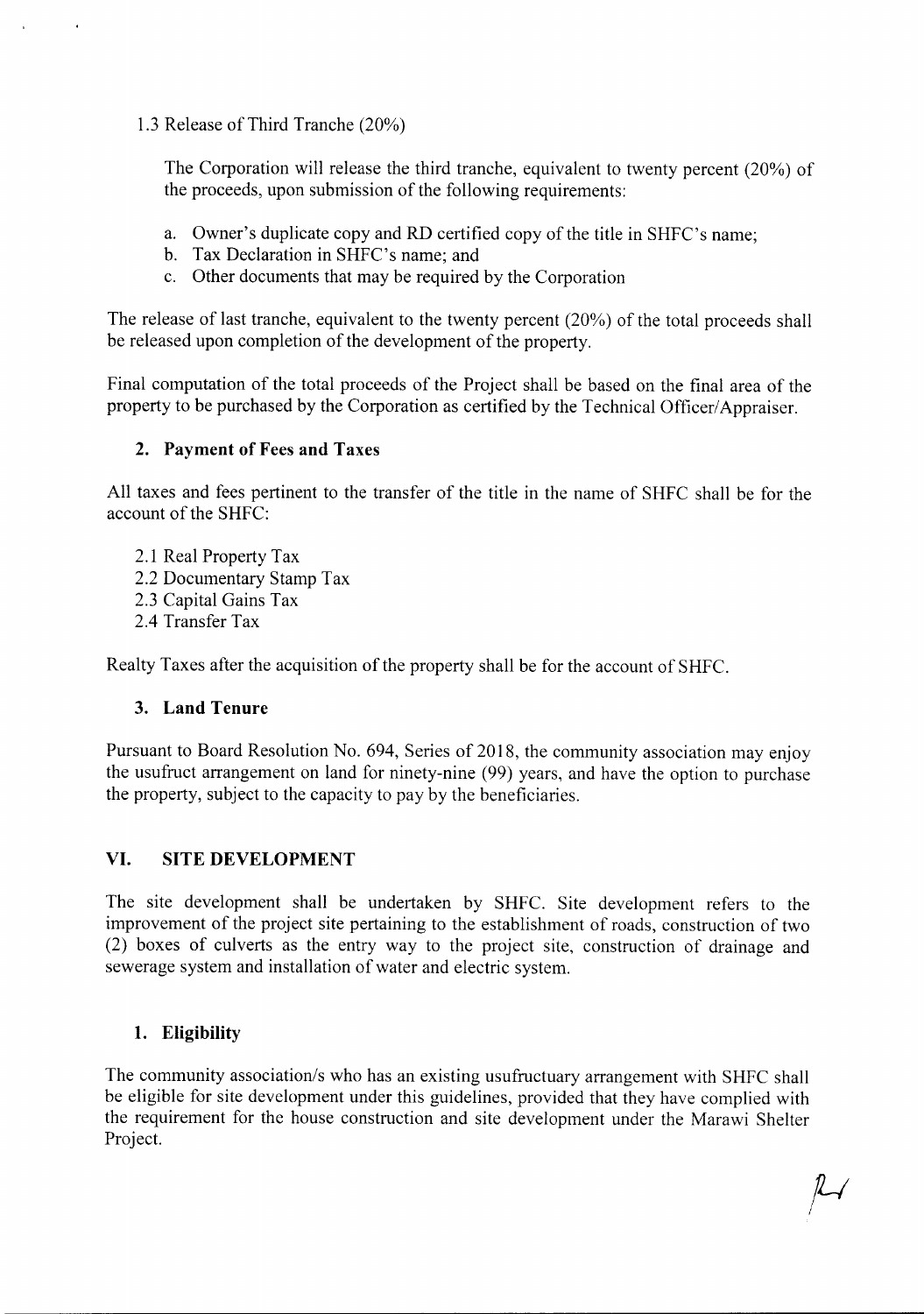### **2. Contractor Selection Process**

 $\mathbf{r} = \mathbf{r} \times \mathbf{r}$ 

 $\sim$ 

The Corporation shall process the selection of contractor/s to build or manage the construction through a process of bidding in accordance with the Government Procurement Reform Act (RA 9184). The Bids and Awards Committee (BAC) of the Corporation shall endorse the winning bidder to SHFC Board for final approval.

The sub-contracting of Project, at any phase, shall not be allowed by the Corporation.

### **3. Release of Proceeds**

Release of proceeds shall be made in progress billing and in accordance with the approved work schedule. Releases shall be made up to a maximum of four (4) tranches (exclusive of the 15% mobilization fund). For every release of payment to contractor, submission of the following requirements shall be made:

- 3.1 Statement of Work Accomplishment (SWA) indicating the percentage of work progress signed by the contractor, the CA (Construction Committee) and the Sub-Committee on Lot Acquisition and Site Development.
- 3.2 Pictures of the project (showing actual progress)
- 3.3 Billing cost
- 3.4 Certificate of Completion and Acceptance (if completed)

### **4. Developer/Contractor/s Certification**

The developer/contractor shall execute a certification that the submitted plans, designs and specifications conform to all pertinent national laws and regulations as well as local ordinances and regulations and that all completed works are done in accordance with submitted plans, designs and specifications.

SHFC shall not be held liable for any deviations made on said standards in the future. Any deviation made on the plans without the expressed written consent of SHFC shall be for the exclusive account of the contractor.

### **5. Performance Security**

A performance security from the Contractor/Developer shall be required as security for the completion of site development. The performance security shall be in the form of a surety bond callable in favor of and upon demand by SHFC, issued by a certified surety or insurance company in an amount equivalent to fifteen percent (15%) of the total contract price.

A surety bond shall be released within fifteen (15) working days from the time of completion of the project, subject to the satisfactory validation reports submitted by the CA (Construction Committee) and the Sub-Committee on Lot Acquisition and Site Development

 $\mathcal{H}$